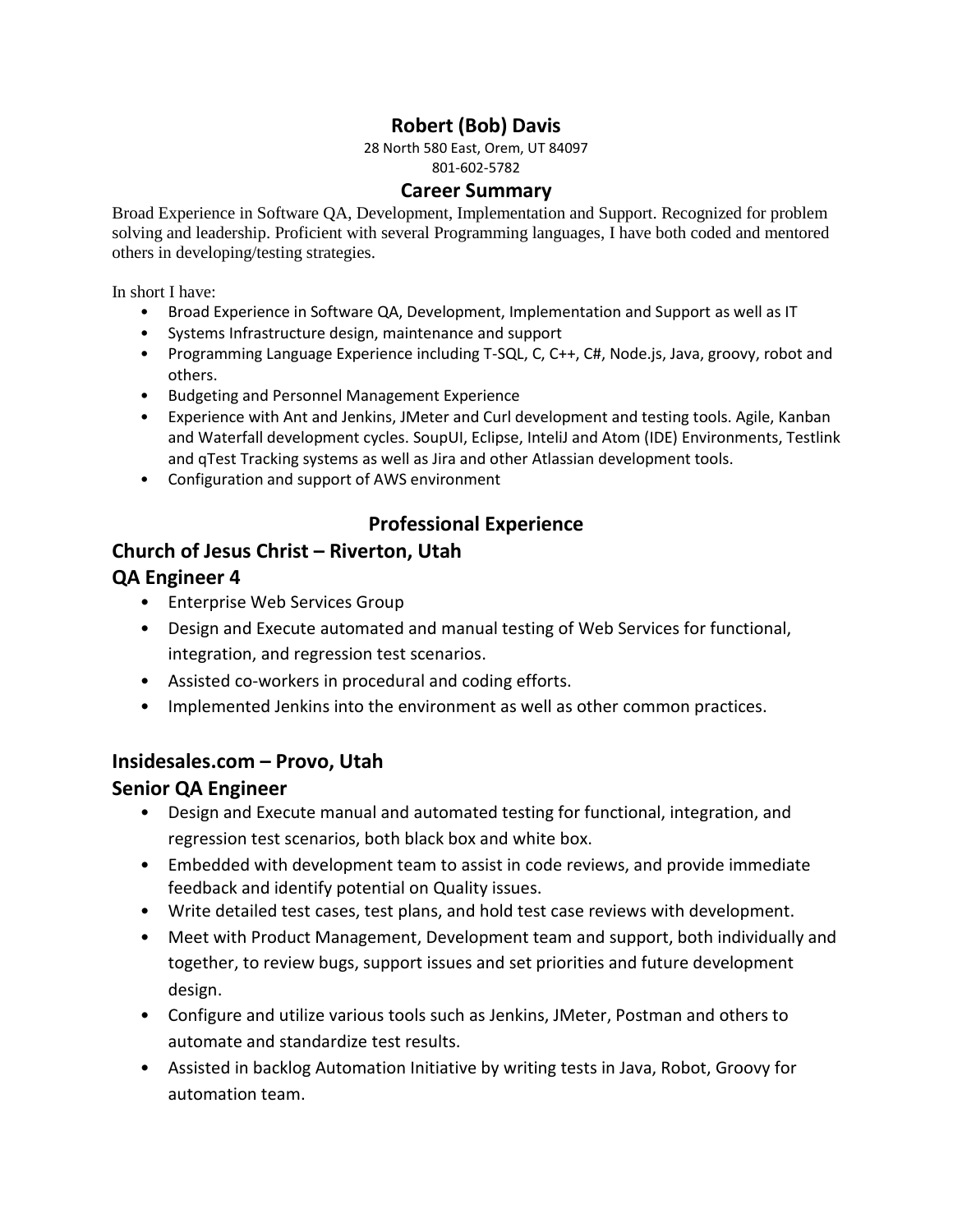- Use the Atlassian Suite, (jira, qtest, confluence, bitbucket, etc) to tracked and document testing results and create documentation for testing and support. Also utilized Testlink and other Opensource tools
- Work with Scrum/Agile Kanban and Waterfall methodologies.
- Responsible for deployment validation for assigned projects
- Utilize Database (MSSQL, MySQL, Couchbase) knowledge to identify issues not readily seen via UI testing
- Perform Test Case Reviews and Mentor others in order to create better test coverage and standardization as needed.
- Work extensively with SQL to test APIs to confirm data was stored and retrieved as expected. Also worked with Couchbase (NoSQL Database).
- Chair QA Taskforces (Implementation, Customer Interactions, etc) teams to identify, document and solve issues faced by QA Department
- Part of Community Outreach initiative to teach coding to elementary schools and groups of younger girls.
- Write Training material for QA and Support Team on assigned products, clarifying use and design so they can understand the product and be better equipped to provide excellent customer experiences.

#### Symantec

Product Specialist/Backline Support Tech

- Lead Worldwide Support Team for All Connectors to the Symantec/Altiris Management Platform
- Perform Manual QA on all Connectors under my responsibility
- Meet with Development/Product Management and other stakeholders to help direct product direction and design.
- Worked directly with worldwide development teams to resolve found bugs, and resolve customer issues both bugs and design.

### Wells Fargo / First Security Bank

Software QA Analyst

- Analyze Customer software needs and design suites to meet their needs
- Perform manual integration testing to confirm suites functioned as expected and worked with packagers to resolve found issues.
- Provide 90 day support after deployment as required by stakeholders

Senior IT Tech/Analyst/Area Lead

- Coordinate Local and National Branch Openings/Closing/Movings and Redistrbution of IT Equipment resulting in 30% IT Cost Reductions
- Actively responsible for All Design, implemention and support of Telecom, Desktop and Network Installations in my region (Lehi to St.George, Vernal to Delta) Recognized for Work Accomplished.
- Lead Several Interstate Infrastructure Updates Recognized for Work Accomplished